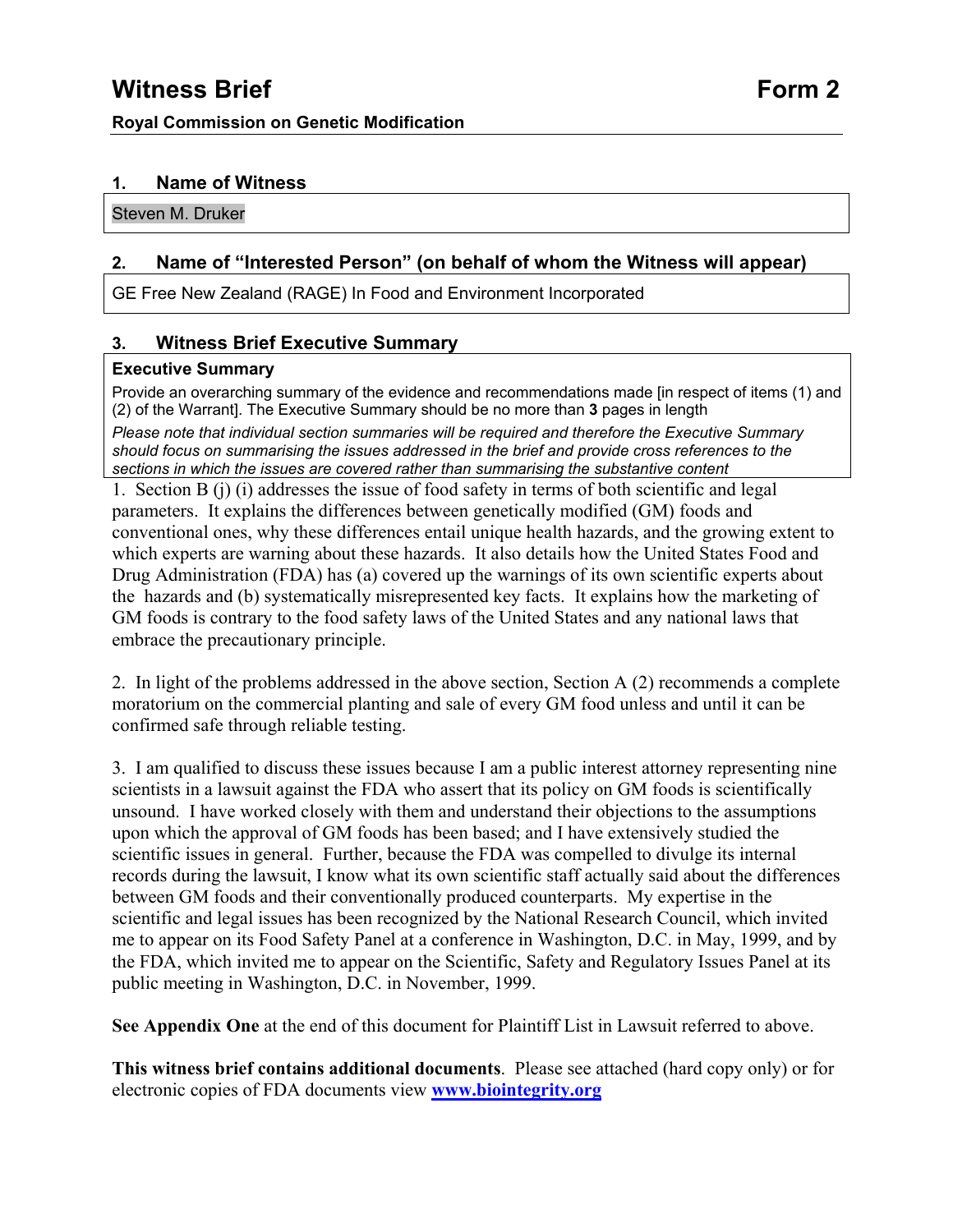## Evidence by Section (as specified in the matters set out in the Warrant)

## **Evidence by Section**

Witness briefs are to be structured in line with the matters specified in the Warrant and the sections numbered accordingly

Each section should stand alone, and include a section summary, identifying the issues addressed in the section

Witness briefs may address **all** or only **some** of the sections (as specified in the Warrant). However section numbers should be retained, for example, if a brief addresses matters (a), (c) and (e), the sections shall be numbered (a), (c), and (e), rather than a, b, and c

Witness briefs may, within each section, adopt a sub-section approach using different headings; however, each paragraph should be consecutively numbered

## **Section A Recommendations**

The Warrant has set the Commission the task of receiving representations upon, inquiring into, investigating, and reporting on the items set out in Section A (1) and (2) below

## **Section A (2)**

**A (2)** any changes considered desirable to the current legislative, regulatory, policy, or institutional arrangements for addressing, in New Zealand, genetic modification, genetically modified organisms, and products

# **Section A (2) Summary**

Considering the food safety concerns and U.S. government misbehaviors explained in Section B(j) (i), it is appropriate for New Zealand to institute a complete moratorium on GM foodyielding organisms

#### **A (2)**

1. Considering the food safety concerns and the U.S. government misbehaviors explained in Section B (j) (i), New Zealand would do well to discriminate fact from fiction and stand firmly for sound science and a precautionary approach based upon it. Such a course entails at minimum a moratorium on the commercial planting and sale of every GM food-yielding organism unless and until its safety has been confirmed through rigorous tests that can screen for the full range of known hazards.

2. Otherwise, as the information about the FDA's misbehavior and the inadequacy of the testing in the EU becomes more fully known, there will be a far more massive consumer backlash than at present, greatly restricting the marketing of GM foods even in the U.S. In such a situation, New Zealand would suffer economically if it had already permitted a large portion of its land to be filled with GM crops. More important, if some of these foods are in fact dangerous, the health of the populace could be significantly damaged.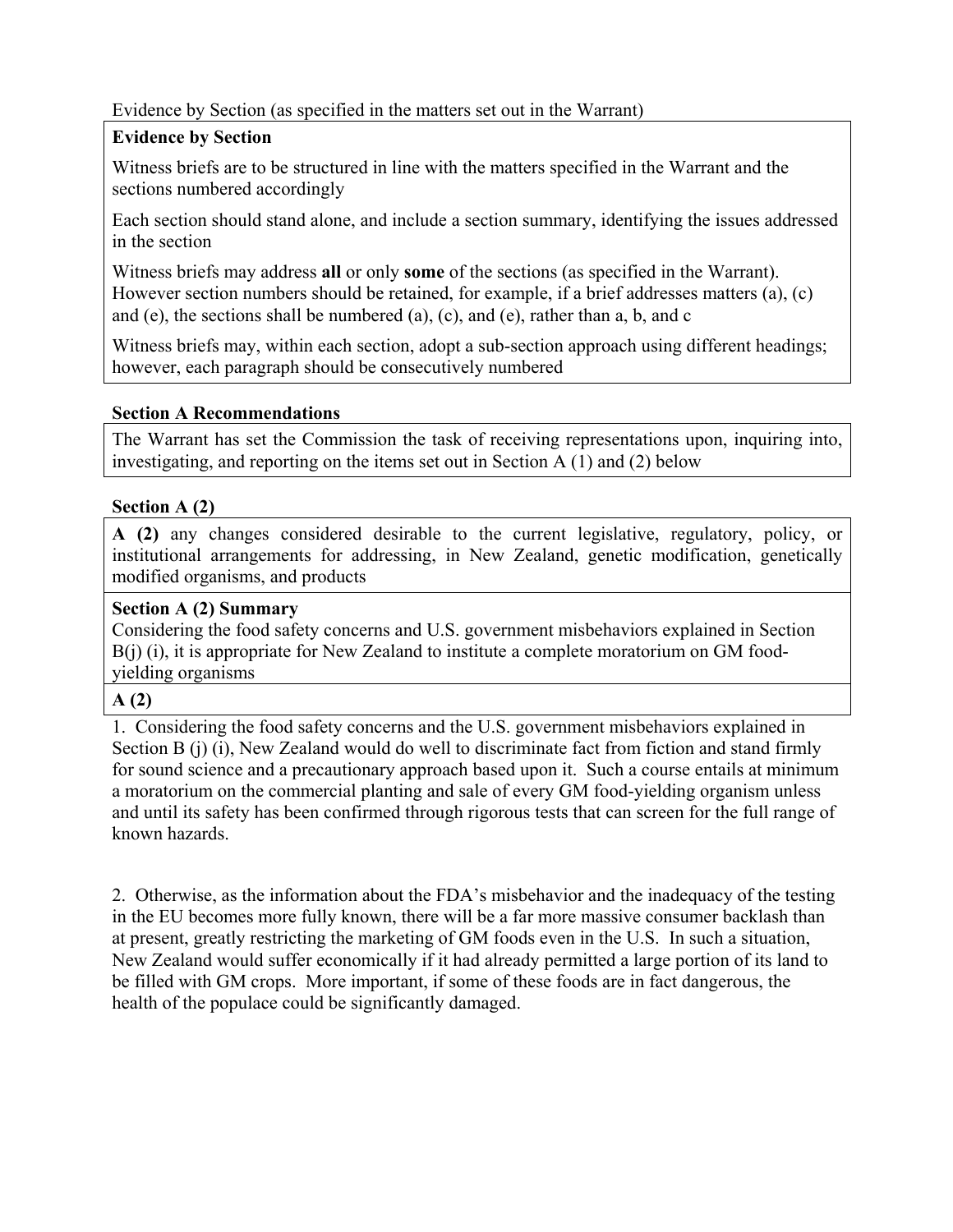## **Section B Relevant Matters**

The Warrant has set the Commission the task of receiving representations upon, inquiring into, and investigating, the matters set out in Section B  $(a) - (n)$  below

#### **Section B (j)**

**B (j)** the main areas of public interest in genetic modification, genetically modified organisms, and products, including those related to:

- **(i)** human health (including biomedical, food safety, and consumer choice)
- **(ii)** environmental matters (including biodiversity, biosecurity issues, and the health of ecosystems)
- **(iii)** economic matters (including research and innovation, business development, primary production, and exports)
- **(iv)** cultural and ethical concerns

#### **Section B (j) Summary**

This section examines the issue of food safety in terms of both scientific and legal parameters. It discusses the substantial differences between genetically modified (GM) foods and their conventional counterparts and explains why hundreds of experts are concerned about the unique human health hazards they entail. This reveals that the biotechnology industry and many promoters of GM foods in the scientific community consistently misrepresent basic facts. The section also provides evidence of the extent to which the United States Food and Drug Administration (FDA) has (a) covered up the warnings of its own scientific experts about the unique hazards and (b) systematically misrepresented key facts. It then discuss how the evidence currently at hand indicates that the marketing of GM foods (even if fully labelled) is contrary to the food safety laws of the United States and the laws of any nation that embrace the precautionary principle.

The evidence about FDA misbehavior and the flaws in its policy is highly relevant, since arguments for the approval of GM foods in countries such as New Zealand to a large extent rely on the claim that they have been carefully examined and approved by the FDA. The precautionary principle is relevant since it is supposed to govern the actions of the EU and many other nations.

#### **B (j)(i)**

# *I. Why Concerns About the Safety of GM Foods Are Scientifically Justified*

#### A. Numerous Distinguished Scientists Have Issued Warnings

1. We have repeatedly heard claims from the biotech industry, and from scientists receiving its financial support, that producing new varieties of food-yielding organisms through recombinant DNA technology (referred to as genetic engineering or bioengineering) is a minor extension of traditional breeding, that it is more precise, and that its products are just as safe if not safer than those of traditional breeding. However, hundreds of well-credentialed life scientists who do not rely upon industry funding strongly disagree with these claims. I am the legal representative of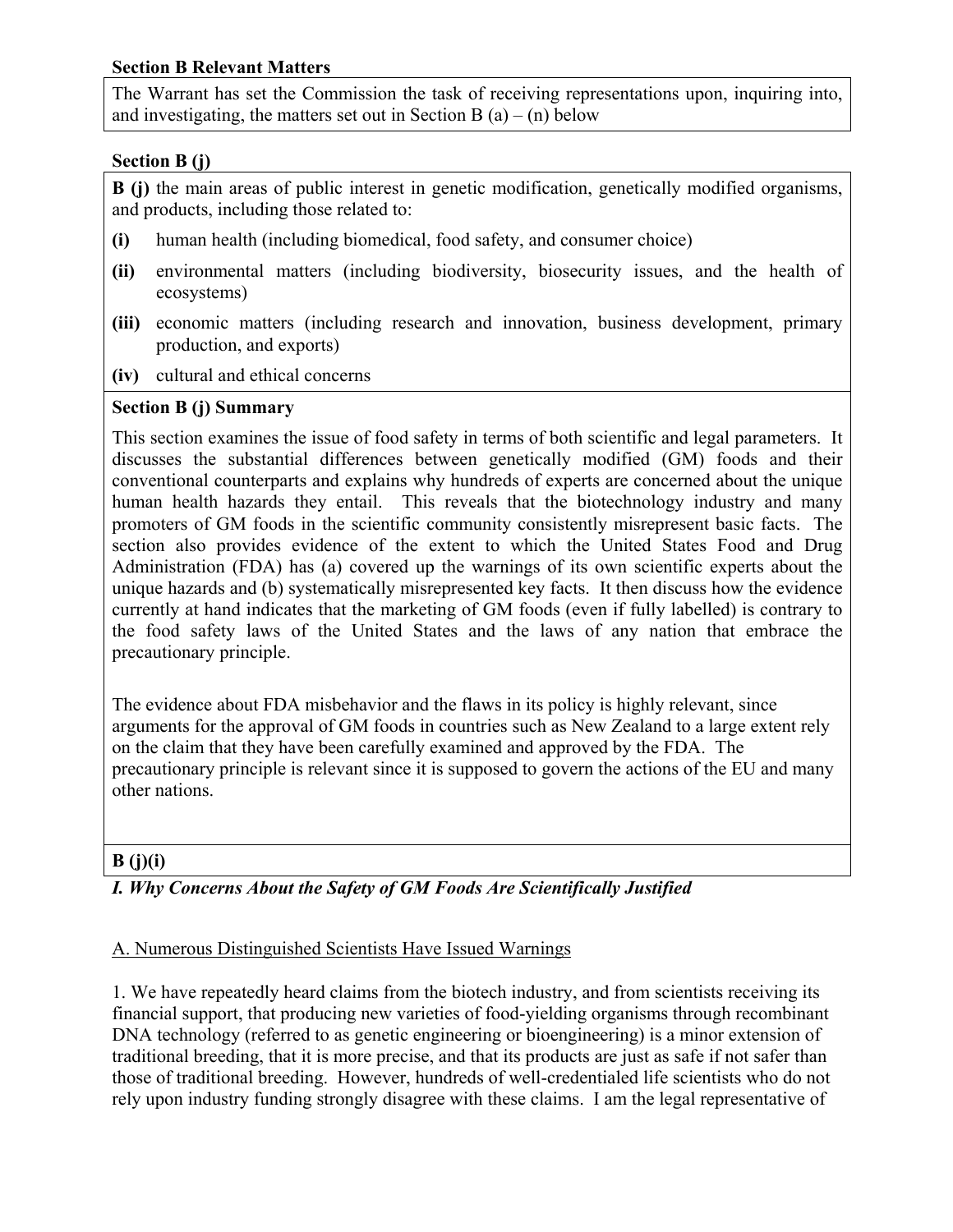nine such experts, scientists so concerned about the hazards of genetically engineered foods that they have taken the unprecedented step of joining as plaintiffs in the lawsuit my organization has brought against the FDA to challenge its presumption that these new foods are as safe as their conventionally produced counterparts. These scientist-plaintiffs include a professor of molecular and cell biology at the University of California at Berkeley; an internationally renowned plant biologist at the University of Minnesota; a respected molecular biologist at the State University of New York; and the associate director of targeted mutagenics at Northwestern University Medical School. This latter scientist routinely employs bioengineering in the medical field, but is troubled it is being used in food production without adequate safeguards. (A list of the plaintiffs is attached.)

2. In addition to the nine experts who have expressed their concern through litigation, scores of others have expressed theirs by signing open letters to the world's governments stating that genetically engineered foods entail unacceptable risks to human and environmental health and calling for a moratorium on their commercial planting and marketing. Signatories include a professor of biology from Harvard University, a professor of molecular biology from M.I.T., and the director of the prestigious Woods Hole Research Center. (*See* www.i-sis.org)

## B. Human Health Hazards That Are Not Disclosed by the Proponents of Bioengineered Foods

3. These experts are concerned because they are well aware that despite the claims of the of the biotech industry and its proponents that genetic engineering is substantially the same as traditional breeding, it is in fact deeply different.

## *The Fallacy of Equating Gene-Splicing With Traditional Breeding*

4. Traditional breeding is based on sexual reproduction between like organisms. The transferred genes are similar to genes in the cell they join. They are conveyed in complete groups and in a fixed sequence that harmonizes with the sequence of genes in the partner cell. In contrast, bioengineers isolate a gene from one type of organism and splice it haphazardly into the DNA of a dissimilar species, disrupting its natural sequence. Further, because the transplanted gene is foreign to its new surroundings, it cannot function without a big artificial boost. In most cases, biotechnicians achieve this unnatural boosting by taking the section of DNA that promotes gene expression in a pathogenic virus and fusing it to the gene prior to insertion. This causes the transplanted gene to act independently of the host organism's intricate control system, unlike any of the native genes. Consequently, not only does the foreign gene produce substances that have never been in that species before -- it produces them in an essentially unregulated manner.

5. Accordingly, molecular biologist Liebe Cavalieri says it is "simplistic, if not downright simple-minded" to claim that genetic engineering is substantially the same as traditional breeding -- and that to do so is a "disgraceful sham." (*The Congressional Quarterly Researcher,* September 4, 1998; Press Conference, Washington, D.C. May, 1998) Considering that most people have not been informed about the reliance on viral boosters and have no idea that the transplanted genes are acting independently of the host organism's regulatory system and are, in an important respect, behaving more like an invading virus than a native gene, it is clear Professor Cavalieri's use of the word "sham" is not an exaggeration.

#### *Unprecedented Risks to Our Food*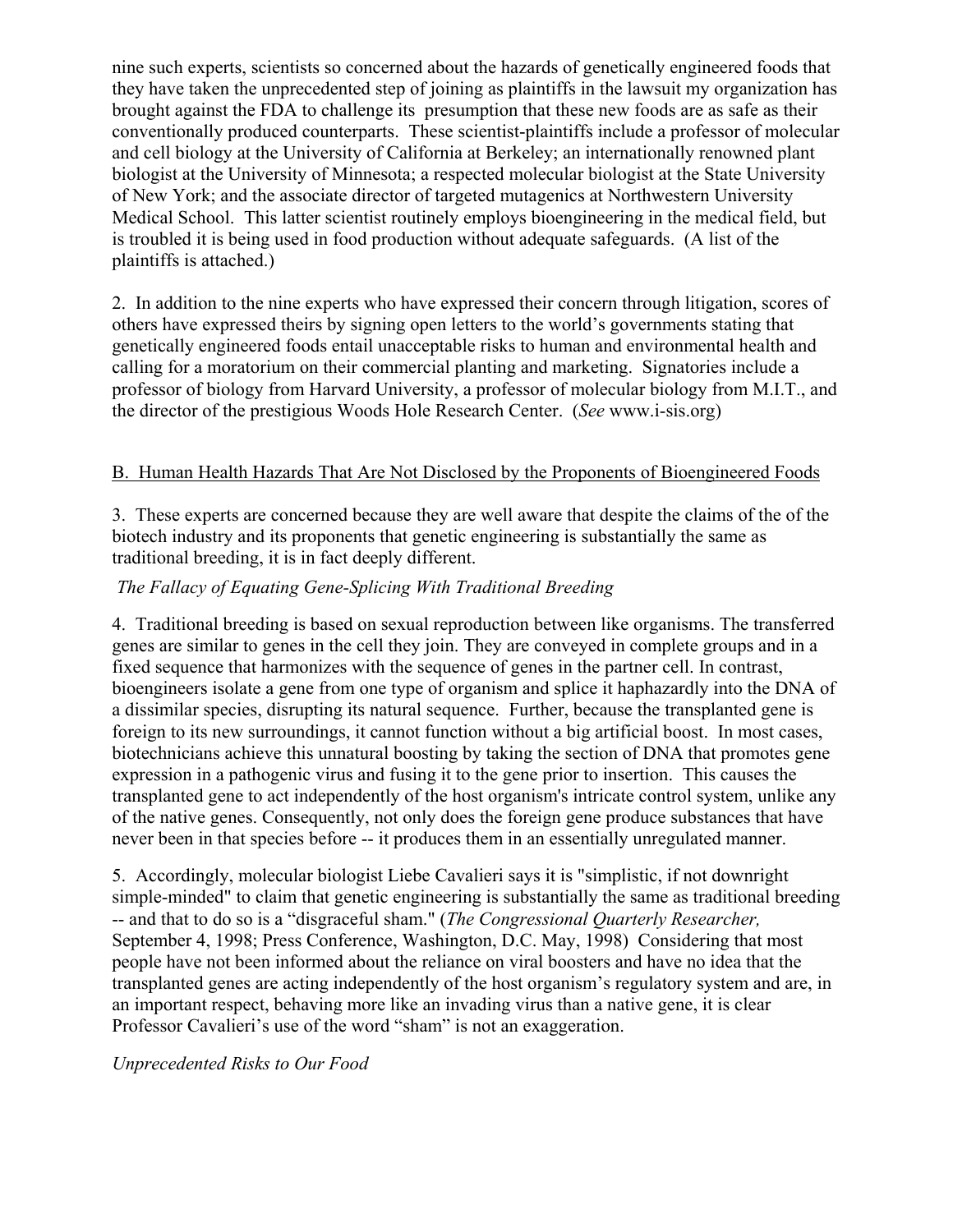6. Due to its deep differences with traditional breeding, genetic engineering entails unprecedented risks to the consumer. (a) Because the foreign genes enter the host DNA haphazardly and disrupt the region into which they wedge, they can broadly and adversely alter cellular function. (b) The viral boosters (called "promoters") artificially attached to the foreign genes are powerful and can induce erratic expression of surrounding native genes. They can also activate biochemical pathways that are ordinarily inactive. (c) The transplanted genes' continual and unregulated production of foreign substances drains energy from the organism's vital functions, which can induce metabolic imbalances. It can also upset complex biochemical feedback loops.

7. Each of these types of disruption can cause the generation of toxins and carcinogens -- or other harmful effects -- in unpredictable ways, and the minimal testing currently performed cannot adequately screen for the numerous potential problems. In addition, the foreign proteins can cause serious allergic reactions.

8. For the above reasons, and for several others, independent experts state that GM foods pose abnormal risk. Professor Philip Regal of the University of Minnesota, a renowned plant biologist, says it is "scientifically justified" to be concerned about their safety – and he warns that some could be "quite dangerous." (Declaration submitted to the U.S. District Court, May 28, 1999 – attached, along with the declaration of another eminent expert, Dr. Richard Lacey.)

## *II. FDA Policy Is Irresponsible and Immoral*

## A. Numerous FDA Scientists Have Likewise Warned About the Risks of Bioengineered Food

9. The unique hazards of genetically engineered foods are apparent to any scientist who objectively analyzes biological reality. That is why when the experts at the U.S. Food and Drug Administration (FDA) undertook an extensive examination, they readily recognized them and clearly reported them to their superiors. This came to light when the FDA was compelled to give us copies of its files during the course of the lawsuit. Photocopies of key documents are in a numbered list on the Alliance for Bio-Integrity website  $\leq$ www.biointegrity.org The numbers after the following quotations refer to the document's number on our website list. Copies of the documents are attached, with the document's list number placed at the top.

10. Numerous memoranda from FDA experts contain warnings about the unique hazards of genetically engineered food. As FDA microbiologist Dr. Louis Pribyl stated: "There is a profound difference between the types of unexpected effects from traditional breeding and genetic engineering ...." He added that several aspects of gene splicing ". . . may be more hazardous . . " (4) Similarly, Dr. E.J. Matthews of the FDA's Toxicology Group warned that ". . . genetically modified plants could ... contain unexpected high concentrations of plant toxicants...," and he cautioned that some of these toxicants could be unexpected and could "...be uniquely different chemicals that are usually expressed in unrelated plants." (2) Citing the potential for such unintended dangers, the Director of FDA's Center for Veterinary Medicine (CVM) called for bioengineered products to be demonstrated safe prior to marketing. He stated: "... CVM believes that animal feeds derived from genetically modified plants present unique animal and food safety concerns." (10) He explained that residues of unexpected substances could make meat and milk products harmful to humans. And the head of the Biological and Organic Chemistry Section chided agency bureaucrats for turning prior policy "on its head" in attempting to equate bioengineered foods with their conventional counterparts. He also pointed out that lack of definitive evidence that a bioengineered food is dangerous is not an assurance of safety, noting that "in this instance ignorance is not bliss." (7)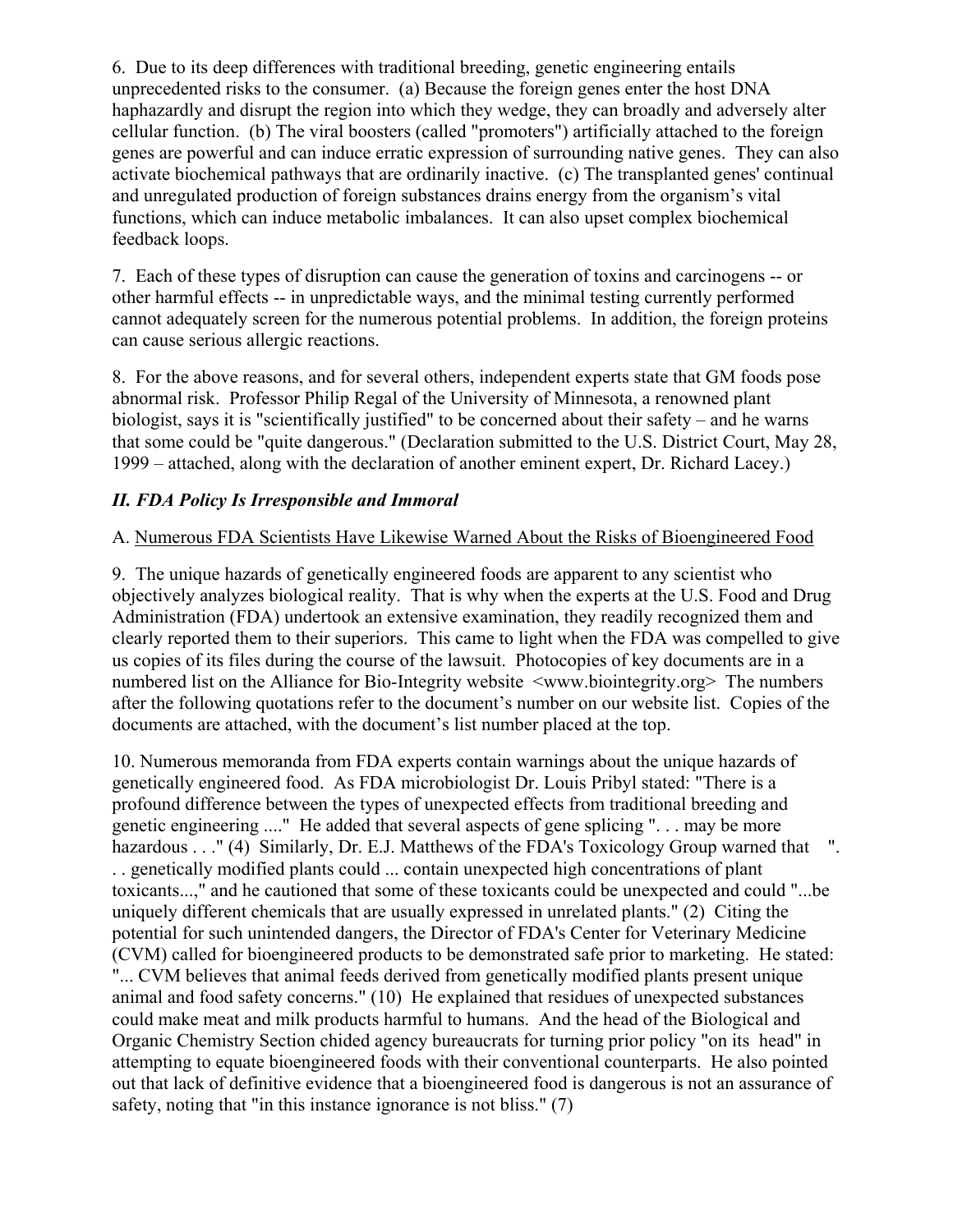11. The many in-house critiques of the agency's proposed policy are best summed up by Dr. Linda Kahl, a compliance officer, who protested that the agency was "... trying to fit a square peg into a round hole . . . [by] trying to force an ultimate conclusion that there is no difference between foods modified by genetic engineering and foods modified by traditional breeding practices." She declared: "The processes of genetic engineering and traditional breeding are different, and according to the technical experts in the agency, they lead to different risks." (1)

12. In light of these unique risks, FDA scientists advised that GM foods should undergo special testing. The Division of Food Chemistry and Technology cautioned, "... some undesirable effects such as ... appearance of new, not previously identified toxicants ... may escape breeders' attention unless genetically engineered plants are evaluated specifically for these changes. Such evaluations should be performed on a case-by-case basis, i.e., every transformant should be evaluated before it enters the marketplace." (6) These experts advised the evaluation should include toxicological tests. Not only was the agency aware of uncertainties within its own ranks, it also knew there was considerable disagreement about the safety of genetically engineered foods in the scientific community at large. For instance, FDA Biotechnology Coordinator, Dr. James Maryanski, acknowledged in a letter to a Canadian official on Oct. 23, 1991 that there was not a scientific consensus about safety. He also admitted, "I think the question of the potential for some substances to cause allergenic reactions is particularly difficult to predict." (8)

## B. The FDA Has an Admitted Agenda to Promote the Biotechnology Industry

13. Although the FDA's technical experts were functioning as objective scientists, its political appointees were attuned to a White House directive to promote the U.S. biotech industry. This promotional policy was initiated by the Reagan/Bush administration and has continued through Clinton/Gore. The FDA openly admits it has been operating under a policy "to foster" the biotech industry. ("Genetically Engineered Foods," *FDA Consumer*, Jan.-Feb. 1993, p.14)

14. In 1991, the FDA created a new position of Deputy Commissioner for Policy to supervise the formulation of its policy on genetically engineered foods. The individual appointed was Michael Taylor, a Washington, D.C. lawyer who had been representing Monsanto and other members of the biotech industry on food regulatory issues. During Mr. Taylor's tenure as Deputy Commissioner, references to the unintended negative effects of bioengineering were progressively deleted from drafts of the policy statement (over the protests of agency scientists); and a final statement was issued which (a) ignored the warnings and recommendations of the agency's staff scientists, (b) claimed there was an overwhelming consensus among scientists that GM foods are as safe as others, and (c) permitted industry to market GM foods without any safety testing. Subsequently, Mr. Taylor was hired by Monsanto as Vice-President for Public Policy. Moreover, when Vice-President Dan Quayle introduced the FDA's policy in 1992, he referred to it as "regulatory relief" for the industry.

#### C. The FDA Persistently Misrepresents the Facts about Bioengineered Foods

15. Not only did the political appointees and other decision-makers at the FDA disregard the warnings of their own scientists about the unique risks of gene-spliced foods, they covered them up and took a public position that is quite opposite. On May, 29 1992 they issued an official policy statement asserting there is an overwhelming consensus among scientists that GM foods do not entail different risks than conventional foods. This statement even goes on to declare: "The agency is not aware of any information showing that foods derived by these new methods differ from other foods in any meaningful or uniform way ...." (*Statement of Policy: Foods Derived From New Plant Varieties*, May 29, 1992, Federal Register vol. 57, No. 104 at 22991.)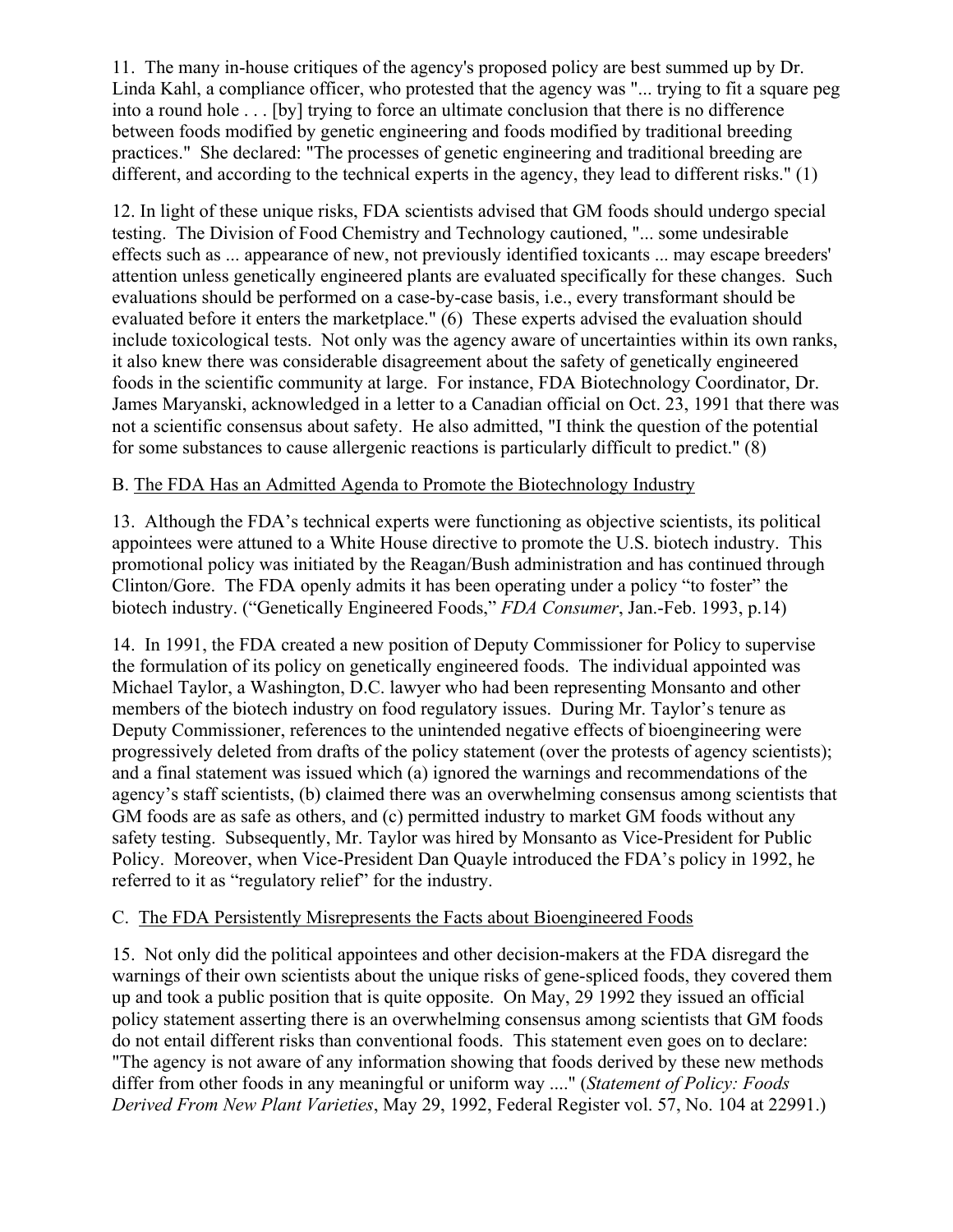I invite the members of this commission to consider the statements from FDA experts about the unique differences -- and risks -- of genetically engineered foods and then to consider if they can accept the agency's claim about having no information of differences as a good faith effort to represent reality or whether it instead appears to be a shameful ploy intended to deceive the public and evade the law.

16. The FDA continues to misrepresent the facts. For example, on February 28, 2000, Dr. James Maryanski, the primary FDA spokesperson on GM foods, responded to a press conference I held earlier that day presenting the facts about the FDA's scientific review. Addressing the OECD Conference on the Safety of Bioengineered Food in Edinburgh, Scotland, Dr. Maryanski stated that the agency's scientists had merely been asking questions about the various issues involved in bioengineered food – although the record clearly shows they were making declarative statements (many quite emphatic) about the unique hazards. Further, on May 3, 2000, the FDA Commissioner declared: "FDA's scientific review continues to show that all bioengineered foods sold here in the United States today are as safe as their non-bioengineered counterparts." But the FDA had made it clear in January, 1999 that it had not conducted substantial reviews, stating: "FDA has not found it necessary to conduct comprehensive scientific reviews of foods derived from bioengineered plants … consistent with its 1992 policy." (Reported in *The Lancet,* May 29, 1999) To my knowledge, the only action taken by the FDA between the dates of these statements that comes close to a scientific review was holding three public meetings, at which its officials were repeatedly reminded about the warnings of its own experts and informed of similar warnings by numerous others. Further, the FDA's own records reveal that, to the extent the agency has conducted a scientific review, it showed that bioengineered foods pose unique health hazards; and no subsequent data has demonstrated otherwise.

## D*.* FDA Policy Is Scientifically Unsound

#### *A Flawed Foundational Assumption*

17. FDA's policy presumes every GM food is as safe as its conventional counterpart unless demonstrated otherwise. (The only exception is for foods from one of the few species involved in the most common food allergies.) The FDA does not require any testing, and testing is done on a purely voluntary basis by the manufacturer, with all critical decisions left to its discretion. In May, 2000, the FDA proposed revisions to its policy that still do not require *any* substantial testing, let alone the kinds of testing recommended by its own experts.

18. The FDA's official approach ignores its own scientists' warnings about the potential for genetic engineering to cause the production of harmful substances that have never before been seen in any of the involved species and are therefore unpredictable. Rather, the agency focuses almost exclusively on those factors that are known and predictable: the transferred genetic material and the substances it is known to produce. In effect, it is evaluating each transgenic substance as if it were an ingredient mixed into a pre-existing food rather than as a factor that can cause unpredictable deleterious changes in the developmental process of a food organism. It is this kind of narrow approach that Professor Cavalieri has termed "simplistic if not simple minded," and it is because FDA's approach is so unsound that he and eight other experts have joined my organization in bringing a lawsuit against it.

#### *Brazen Disregard of Expert Warnings*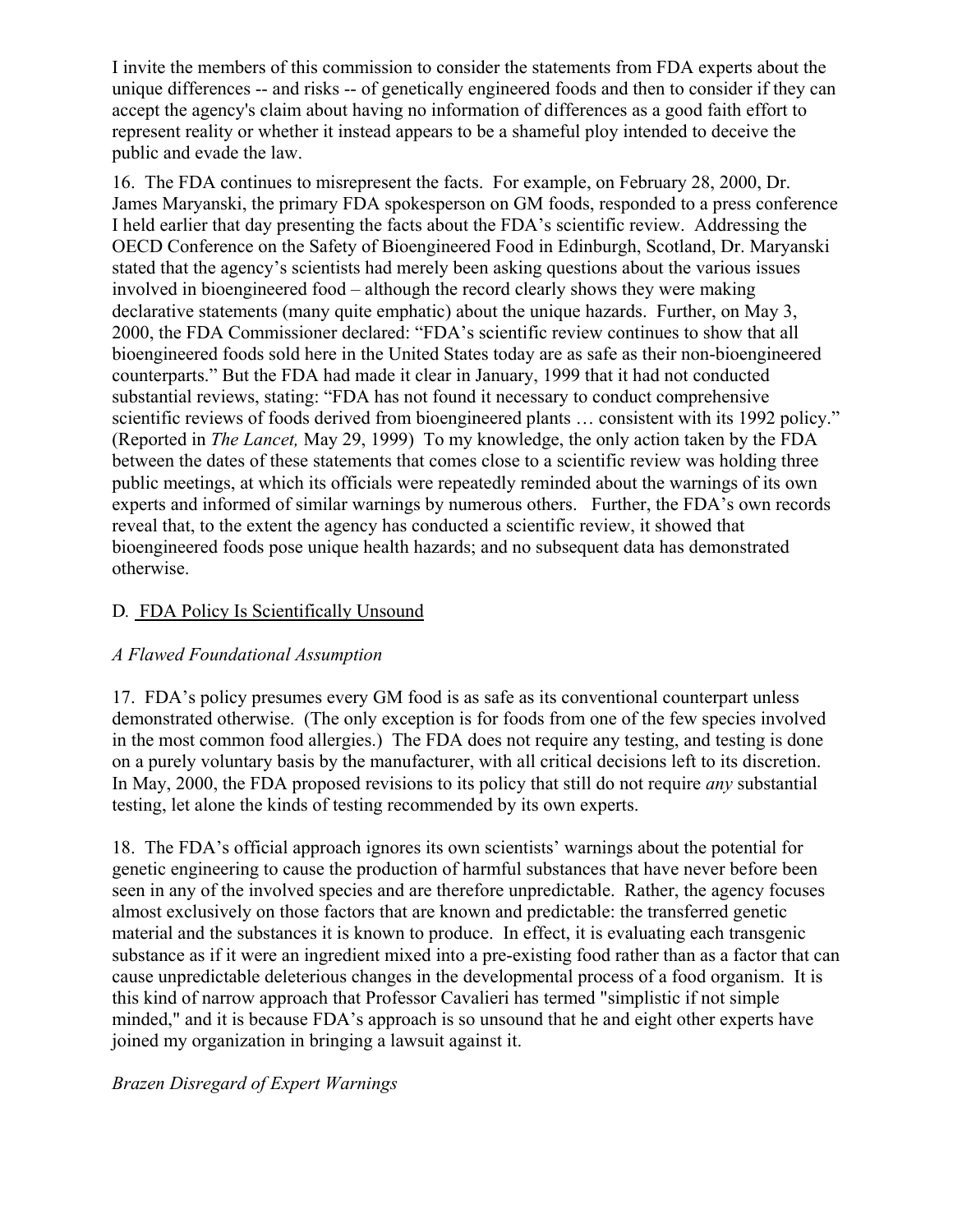19. The tendency of FDA officials to disregard even the most emphatic warnings of their own experts about risks of GM foods is clearly demonstrated by how they decided the issue of antibiotic resistant marker genes. Because most cells subjected to gene implantation techniques fail to incorporate the foreign gene, a large number must be used, and a marker must be attached to the foreign gene in order to identify the cells that have taken it up. The manufacturers decided that genes coding for resistance to anti-biotic chemicals would be the most economical markers. They especially desired to use a gene that confers resistance to kanamycin, which has an important medical use. On September 30, 1992, FDA's Biotechnology Coordinator requested the Division of Anti-Infective Drug Products to evaluate the proposed use of the kanamycin resistance marker gene. (11) On December 3, 1992, the Division's experts submitted their written opinion. To emphasize their concern, they capitalized all the letters in the key sentence of their conclusion: "IT WOULD BE A SERIOUS HEALTH HAZARD TO INTRODUCE A GENE THAT CODES FOR ANTI-BIOTIC RESISTANCE INTO THE NORMAL FLORA OF THE GENERAL POPULATION." (emphasis in original) (12) In sending the document to another FDA official, the Division's director included a cover letter titled, "The tomatoes that will eat Akron." (The first commercial use of the marker was planned for the Flavr Savr tomato.) He said: "You really need to read this consult. The Division comes down fairly squarely against the kan gene marker in the genetically engineered tomatoes. I know this could have serious ramifications." (12) On March 30, 1993 the Division's Supervisory Microbiologist sent a follow-up memo to the Biotechnology Coordinator in which he strongly criticized the proposed use of the marker. He noted that although other markers are available, industry prefers the antibiotic resistant ones because they are more economical. He stated that to make the choice on this basis was wrong, considering the risks involved: "In my opinion, the benefit to be gained by the use of the kanamycin resistance marker in transgenic plants is out weighed by the risk imposed in using this marker and aiding its dissemination nation wide. If we allow this proposal, we will be adding a tremendous quantitative load of genetic material to the environment which will probably assure dissemination of kanamycin resistance." (13)

20. Nonetheless, the FDA approved the use of the kanamycin resistance gene not only in tomatoes but in other vegetables as well. Currently, most bioengineered foods contain anti-biotic resistance genes.

#### *Fraudulent Misrepresentation of Test Results*

21. FDA officials have even fraudulently misrepresented the results of a key safety test – the test performed on the first GM whole food that came to market. That food was Calgene's "Flavr Savr" tomato. Although not required to test the tomato, Calgene voluntarily subjected it to toxicological feeding studies and asked the FDA to review the data. The FDA scientists found this data failed to demonstrate safety and instead called the tomato's safety into question. For instance, Dr. Robert J. Scheuplein, director of the FDA's Office of Special Research Skills, stated: "... the data fall short of 'a demonstration of safety' or of a 'demonstration of reasonable certainty of no harm' which is the standard we typically apply to food additives. To do that we would need, in my opinion, a study that resolves the safety question raised by the current data." (15) Dr. Carl B. Johnson of the Additives Evaluation Branch concurred that "... unresolved questions still remain." (16)

22. Yet, the FDA approved that product anyway and claimed that all safety issues had been satisfactorily resolved. Further, it said that because the tomato had performed so well, it would be unnecessary for any other GM food to be subjected to the same rigorous standard of testing.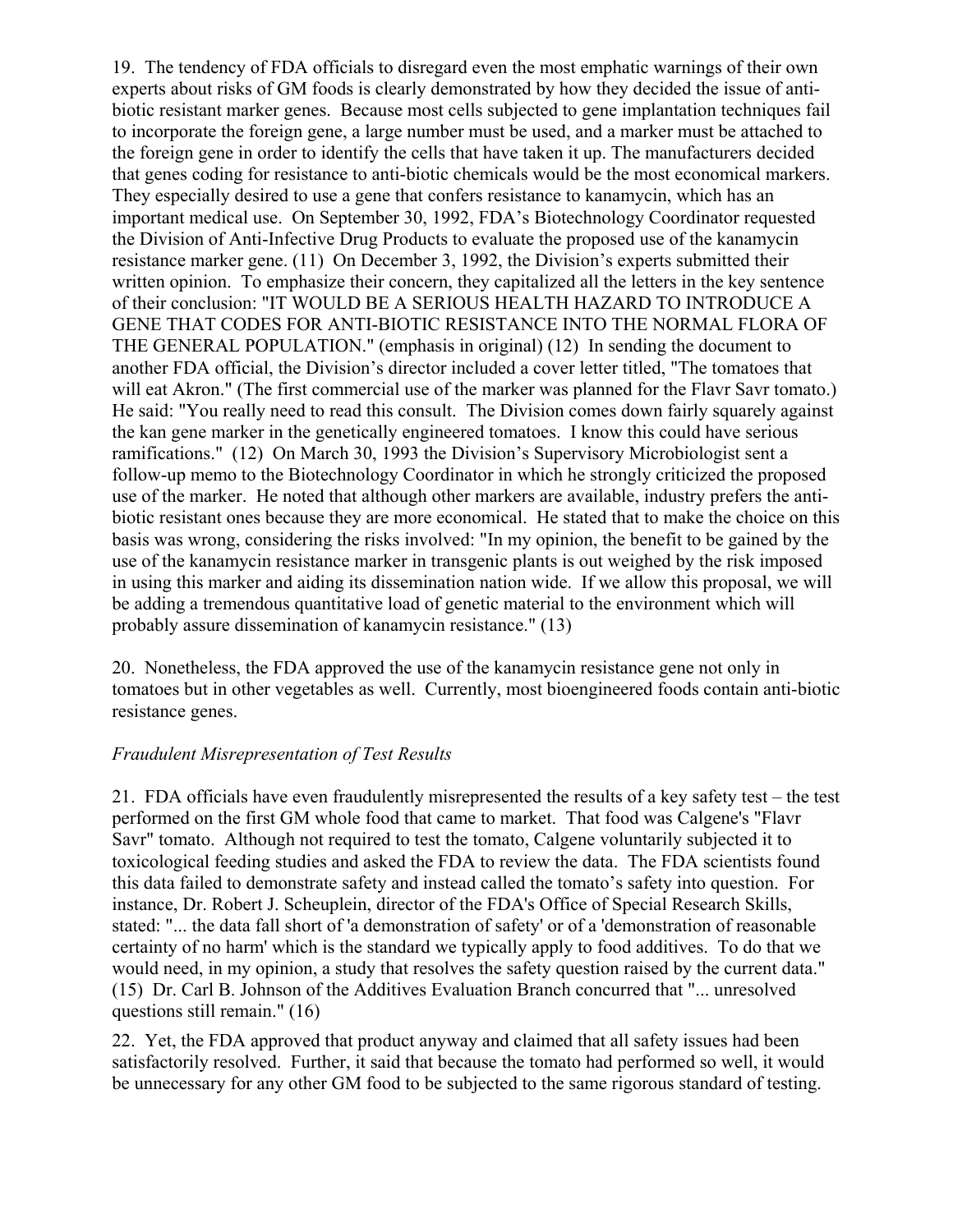#### E. The FDA Obscures the Fact that a GM Food Has Caused Death and Disability

23. Moreover, it is important to note that although government officials repeatedly boast that no GM food has ever caused harm, one such food did kill dozens of Americans and permanently disabled over 1,500 others. That food was a genetically engineered supplement of the amino acid L-tryptophan marketed in the U.S. in 1989 by the Japanese manufacturer, Showa Denko K.K. In producing it, biotechnicians spliced a gene to increase the yield of L-Tryptophan into the DNA of bacteria, from which the substance was then extracted. Within a few months of entering the market, this bioengineered supplement caused an epidemic of an unusual malady (called EMS) that resulted in the death of 37 people and the permanent disability of at least 1,500 others. (*FDA's Regulation of the Dietary Supplement L-Tryptophan.* Human Resources and Intergovernmental Subcommittee of the Committee on Government Operations, U.S. House of Representatives, Washington, D.C., 1991)

24. For many preceding years, other manufacturers had marketed L-tryptophan supplements produced from bacteria without use of gene-splicing. Epidemiological evidence from the Center for Disease Control does not link any tryptophan from these other manufacturers with outbreaks of EMS. (Kilbourne, E. *Journal of Rheumatology Supplement*, vol. 46, Oct. 1996) Further, Showa Denko's genetically engineered tryptophan was found to contain at least one unusual toxic contaminant never before seen in any of those conventionally produced batches. Although there is no conclusive proof that EMS resulted from genetic engineering, the link has not been ruled out; and many experts think it likely that whatever toxins caused the disease were unexpected side effects of the gene-splicing procedure, since it is well-recognized that this procedure can alter cellular activity and generate novel toxins. (*For a specific discussion of bioengineered L-Tryptophan, see* T.J. Simat, et. al. "Synthesis, Formation and Occurrence of Contaminants in Biotechnologically Manufactured L-Tryptophan," *Proceedings of the 9th International Meeting on Tryptophan Research*, Hamburg, Germany, 10-14th Oct., 1998). The main reason a definitive answer has not been reached is that the relevant evidence in Showa Denko's laboratory was destroyed before it could be examined.

25. FDA scientists confirm that the bioengineering process might have caused the EMS. On September 27, 1991, Dr. James Maryanski, Coordinator of FDA's Biotechnology Working Group, discussed the matter with officials from the Government Accounting Office. According to his record of the meeting: "I said that we have no new information, that we do not yet know the cause of EMS nor can we rule out the engineering of the organism." (emphasis added). (*FDA Administrative Record* at 22,923) During a private conversation I had with Dr. Maryanski on November 30, 1999, he acknowledged bioengineering still cannot be ruled out.

26. However, in its public pronouncements, the FDA is far less forthright and even obscures the fact that the fatal batch of Tryptophan had been bioengineered. On July 18, 1991, Dr. Douglas L. Archer, Deputy Director of FDA's Center for Food Safety and Applied Nutrition (CFSAN), testified before the House of Representatives Subcommittee on Human Resources and Intergovernmental Relations about the L-Tryptophan tragedy. He said the incident confirmed the FDA's warnings about the hazards of many health food supplements and declared that the deaths and injuries "demonstrate the dangers inherent in the various health fraud schemes that are being perpetrated on segments of the American Public."

27. Dr. Archer's prepared remarks never indicated that the toxic batches of L-Tryptophan had been produced through genetic engineering, nor did he once raise the possibility it was this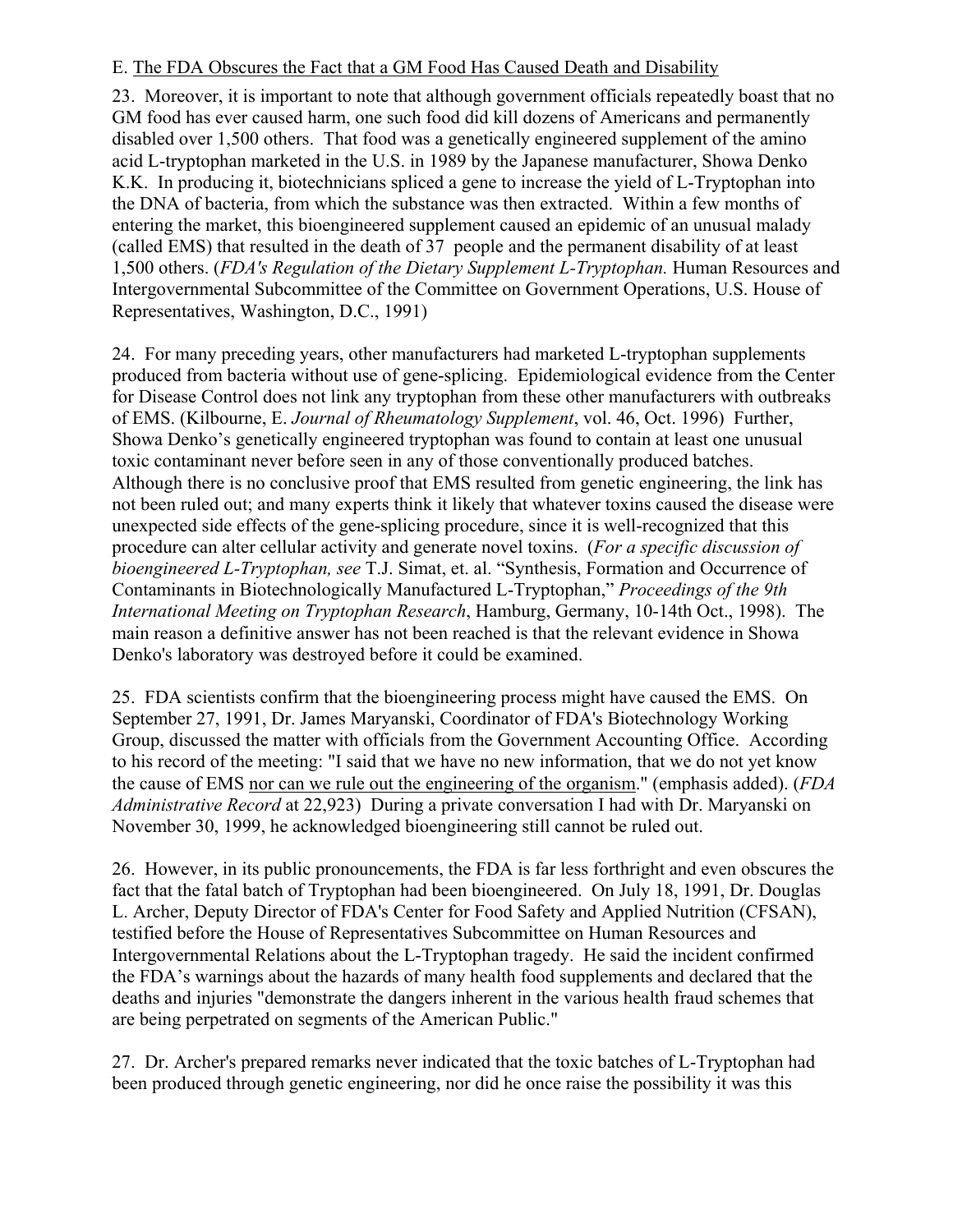process rather than any presumed problems with L-Tryptophan supplements in general that was the cause of the illnesses.

28. Consistent with its claim that all L-Tryptophan supplements are suspect, the FDA removed all of them from the market. Thus, even though no conventionally produced L-Tryptophan has been linked with an EMS outbreak, all such supplements have been banned, while all genetically engineered foods have been cleared for sale without testing, even though there are scientifically justified grounds to suspect the bioengineering process itself was the cause of the EMS epidemic. To date, the executive branch of the U.S. government continues to blur the fact that the fatal L-Tryptophan was genetically engineered and persists in claiming that no genetically engineered food has been linked with a human health problem. For instance, in September, 1999, David Aaron, U.S. Deputy Secretary of Commerce, declared, "Not a rash, not a sneeze, not a cough, not a watery eye has been developed from this (genetically engineered foods), and that's because we have been extremely careful in our process of approving them." (Reported by *Reuters*, Sept.16, 1999)

# *III. FDA Policy is Contrary to the Clear Intent of U.S. Law*

29. Not only does FDA policy violate sound science, it is contrary to the clear intent of the U.S. Food, Drug and Cosmetic Act. In the food additive amendment to this statute, Congress instituted the precautionary principle and definitively decreed that no new substance shall be added to food unless that substance has been demonstrated safe through standard scientific procedures. 21 U.S.C. Sec. 321.

## A. Claiming General Recognition of Safety When It Does Not Exist

30. While the FDA agrees that the foreign genes that get inserted into a plant, along with the substances they produce, are in principle food additives, it maintains they are exempt from regulation because they fall under the exception for substances that are "generally recognized as safe" (GRAS). However, as already noted, FDA records indicate that because such manipulations can induce unpredictable side effects, they are not even recognized as safe among the agency's own scientists let alone by a consensus in the scientific community. Further, it is important to emphasize that the extent of the disagreement clearly precludes GRAS status. As both the FDA's regulations and the federal courts make clear, general recognition of safety can only be imputed if there is an overwhelming consensus in the community of qualified experts. While unanimity is not required, a significant disagreement prevents a determination that consensus exists. United States v. 4680 Pails, 725 F. 2d 976, 990 (5<sup>th</sup> Cir. 1984); United States v. Seven Cartons … Ferro-Lac, 293 F. Supp. 660, 664 (N.D. Il. 1968), modified on other grounds, 424 F. 2d 136 ( $7<sup>th</sup>$  Cir. 1970).

#### B. Absence of Required Test-Based Evidence

31. Moreover, the law is explicit that any recognition of safety must be based on "scientific procedures," and both the FDA and the courts have heretofore consistently interpreted "scientific procedures" as referring to studies published in peer-reviewed literature. 21 CFR Sec. 170.3(h). The FDA's own regulations emphasize that the tests supporting a general recognition of safety "...require the same quantity and quality of scientific evidence as is required to obtain approval of the substance as a food additive." 21 CFR Sec. 170.30(b). This means, in the FDA's words, that the tests must demonstrate "a reasonable certainty... that the substance is not harmful under its intended conditions of use." 21 CFR Sec. 170.3(i). Yet, the FDA's records do not indicate that any such tests exist; and three experts have submitted declarations to the court in support of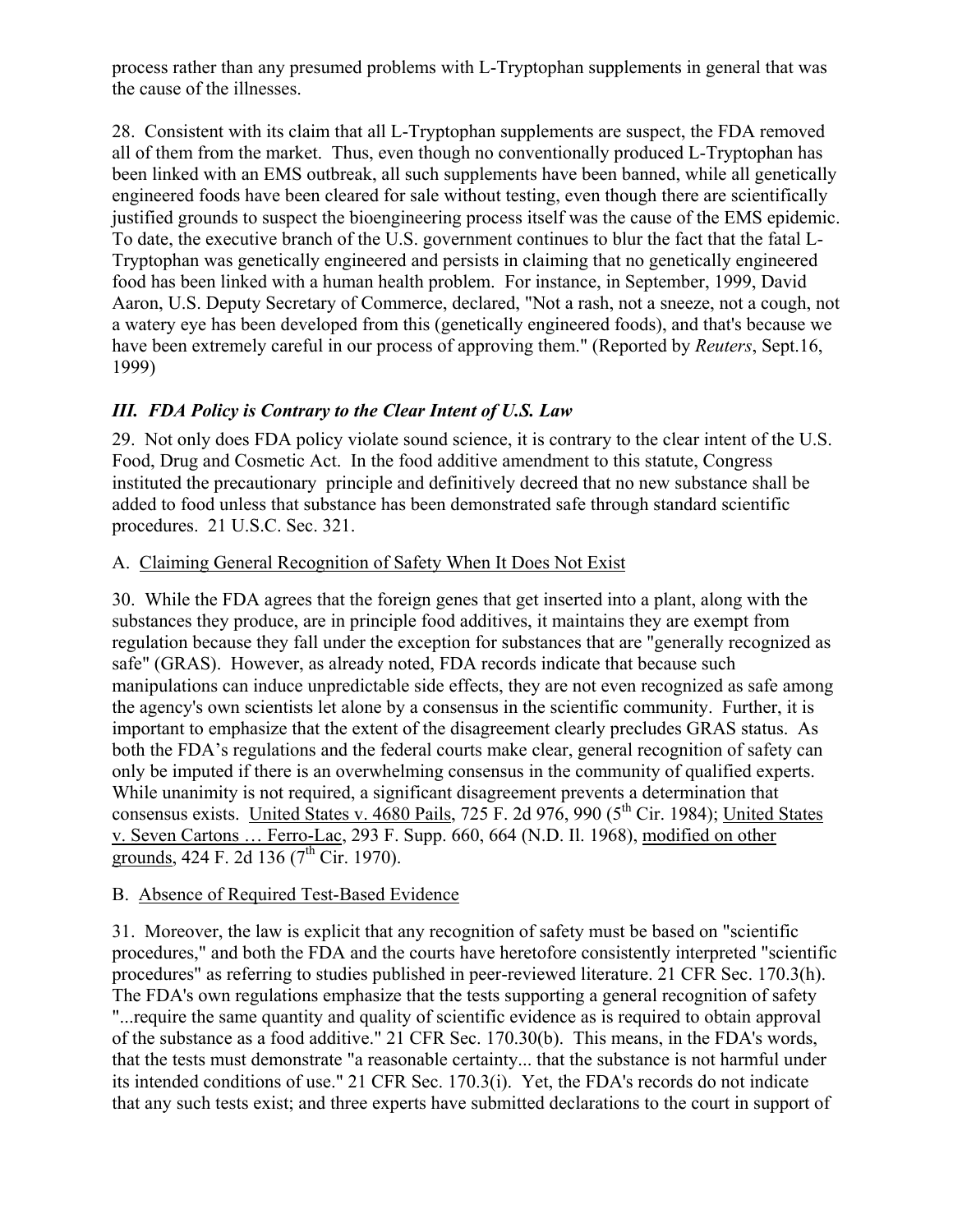our lawsuit stating that the scientific literature is devoid of evidence demonstrating that even one genetically engineered food is safe. Further, as explained in II. 21, 22 above, the main study that attempted to demonstrate the safety of a GM food through standard toxicological testing raised an unresolved safety question.

32. So, although the "generally recognized as safe" exemption was intended to permit marketing of substances whose safety has already been demonstrated through sound testing, the FDA is now using it to circumvent testing and to approve substances based on inferences drawn from less rigorous forms of analysis -- inferences that are dubious in the eyes of many of its own as well as numerous other experts.

## C. The U.S. District Court Acknowledged There is Significant Conflict Among Experts

33. On September 29, 2000, the U.S. District Court for the District of Columbia delivered a ruling in our lawsuit. The court acknowledged the existence of a significant conflict among experts about the safety of GM foods, stating: "Plaintiffs have produced several documents showing significant disagreements among scientific experts." However, it said that because it was specifically reviewing FDA's policy decision of 1992, it was restricted to consider only the information the FDA had before it at that time. The court also acknowledged there was substantial evidence of expert concern about the safety of GM foods in the FDA's own files prior to its 1992 decision. However, it held that as a matter of administrative law, the higher level decision-makers were entitled to disregard the opinions of their scientific staff. Accordingly, the court ruled that the FDA's 1992 presumption that GM foods are generally recognized as safe by experts can continue to stand, even though such recognition did not exist in 1992 and does not exist today. Doing so, the court explicitly confirmed that FDA policy does not regulate GM foods and does not impose any obligations on the biotech industry.

34. The court's ruling is based on technical aspects of U.S. administrative law and does not determine that GM foods are safe. Instead, it shows there are reasonable grounds to doubt their safety. It also makes it obvious that even if the FDA's behavior is technically permissible due to the substantial discretion granted it by the Administrative Procedure Act, the behavior thwarts the intent of the Food, Drug and Cosmetic Act, which aims to protect the public from alterations to food that have not been confirmed safe through standard testing.

35. Moreover, the court's arguments are flawed, and it appears to have repeatedly misinterpreted the law. Further, it failed to address key issues of fact that were clearly brought to its attention. First, shortly before the FDA issued its policy statement claiming that GM foods are generally recognized as safe, its biotechnology coordinator wrote to a Canadian health official that there was no scientific consensus about safety. (*See* II. 12) Second, the political appointees did not just ignore their experts' input; they lied about it. They claimed they were "not aware of any information showing that foods derived by these new methods differ from other foods in any meaningful or uniform way." (*See* III. 15, 16) Third, as the court recognized, the law requires that each GM food be demonstrated safe through "technical evidence"; but there is no such evidence for any of the GE foods on the market. (*See* II. 21, 22; III. 31, 32) Therefore, the Alliance for Bio-Integrity intends to appeal the decision, and, as the more detailed summary and critique of the opinion which is attached demonstrates, there are sound reasons to believe it will be reversed. (Also included is a copy of the opinion.)

## *IV. The Marketing of GM Foods Violates the Precautionary Principle*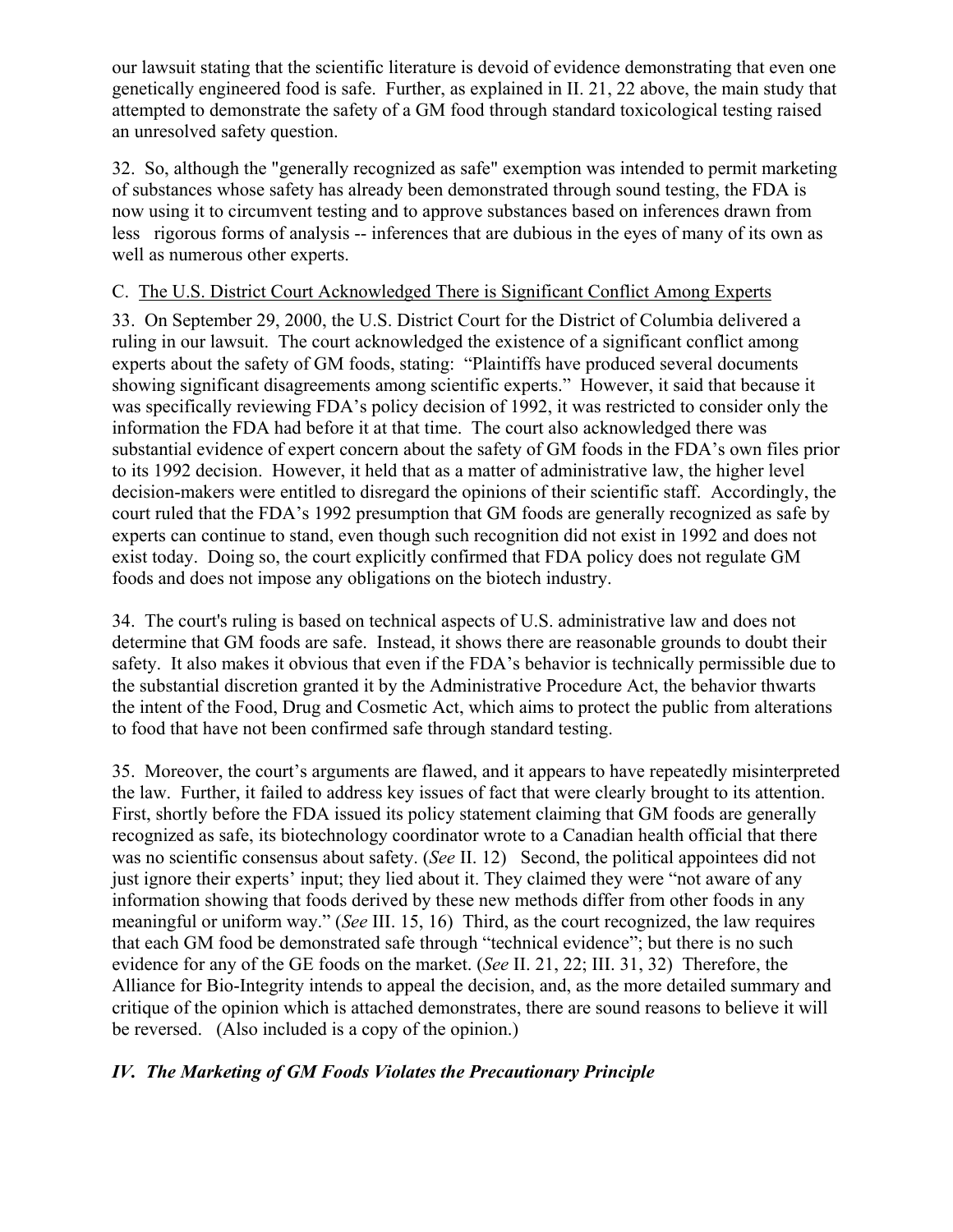36. In light of the substantial conflict among experts and the lack of solid evidence that any GM food is safe, the marketing of GM foods today, even if fully labeled, violates the precautionary principle. That principle holds that if there are reasonable grounds to doubt the safety of a new food, it must be demonstrated safe before it can be marketed.

37. Accordingly, the marketing of GM foods violates the European Union's food laws, since they are based on a preventive, precautionary approach. The European Parliament describes its food laws as "based on the preventive protection of consumer health …founded on a scientifically-based risk analysis supplemented, where necessary, by appropriate risk management based on the precautionary principle…." *Resolution of 10 March 1998 on the Green Paper: General Principles of Food Law in the EU*. In this Green Paper of 30 April 1997, the European Commission states it "...will be guided in its risk analysis by the precautionary principle, in cases where the scientific basis is insufficient or some uncertainty exists."

38. It is important to note that the tests currently relied on in the EU are inadequate to screen for the presence of unpredictable new toxins and other harmful substances. Numerous experts concur in this and recognize that no GM food has yet been established safe by the kinds of tests competent to screen for the full range of potential negative side effects.

## **APPENDIX ONE**

# **LIST OF SCIENTIST PLAINTIFFS**

Following are the nine scientists who are plaintiffs in the law suit challenging FDA policy on genetically engineered foods:

**Dr. Richard Strohman,** Emeritus Professor of Molecular and Cell Biology at the University of California, Berkeley. He has written extensively on biotechnology issues.

**Dr. Philip J. Regal,** Professor of Ecology, Behavior and Evolution at the University of Minnesota. He is one of the nation's most distinguished plant biologists and has written extensively on the genetic engineering of plants and the ecological and human health risks associated with it.

**Dr. John Fagan**, Professor of Molecular Biology at Maharishi University of Management. Recipient of Research Career Development Award from the National Cancer Institute. He has written extensively on the hazards of genetic engineering and gained world-wide attention in 1994 when he returned a \$613,000 grant to the NIH as an ethical stand against genetic engineering.

**Dr. Liebe Cavalieri**, Molecular Biologist, Professor, Division of Natural Sciences, State University of New York at Purchase. He has written extensively on biotechnology issues.

**Dr. David Ehrenfeld,** Professor of Biology, Rutgers University. He has written on the dangers of genetically engineered foods.

**Dr. David Fankhauser,** Professor of Biology and Chemistry, University of Cincinnati.